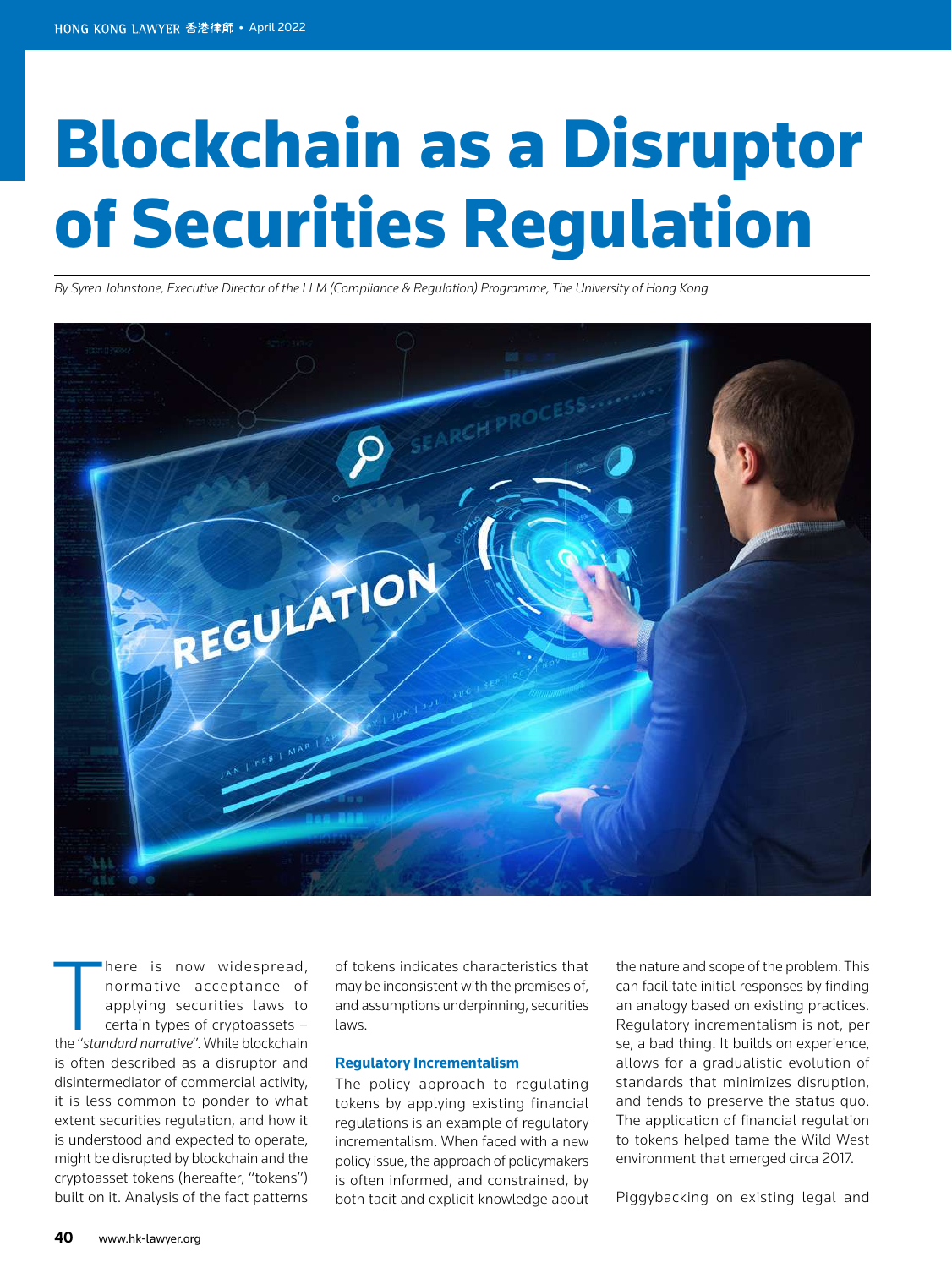regulatory concepts is convenient but could hamper the prospects for creating more appropriate regulatory responses. The narrative that emerges from a ready-made solution tends to steer the shape of industry development toward familiar legal structures that carry lower regulatory risks than novel arrangements. This services the shorter-term needs of financial capital but results in a retooling of blockchain's possibilities that constricts the ability of a polymorphic, functioning token ecosystem to emerge.

Too little thought has gone into interrogating the continuing appropriateness of an incrementalist policy approach, which is more preoccupied with risk reduction via a fit-toexisting-regulation taxonomy than with the facilitation of ecosystem development. However, if the assumptions on which the standard narrative is based are no longer apt, then any argument for its continued application is materially weakened.

#### **Changed Fact Patterns**

In my March 2018 article in this journal, "ICO utility tokens and the relevance of securities law", I wrote that calling a security a utility token does not change its nature. The reverse is also true: calling a token a security does not change the nature of the token. This section reviews four areas where the fact patterns associated with tokens are at variance with the premises and assumptions of securities laws. Possibly the most profound difficulties exist when considering the application of securities regulations themselves.

## *Accountability*

Two assumptions of securities regulation are that actors are by nature centralised and can be geo-located for enforcement purposes. This simply is not the case with tokens. Decentralized networks make identifying an actor difficult and less meaningful. Regulation premised on accountability-based enforcement mechanisms performs poorly in the context of pseudonymity. Zero-knowledge proof systems present considerably higher hurdles.

## *Institutional arrangements*

Wholly unlike securities issued by corporations, the institutional arrangement in a blockchain is expressed in code, which can assign a range of roles across network participants and token holders. Traditional corporate divisions between owner, manager and customer may be collapsed. It is still possible to apply concepts such as "common enterprise" (under functional definitions of security such as the collective investment scheme or the *Howey* test). However, where a reconfiguration of roles is intended to create a new or different institutional arrangement, it is far from clear that it continues to align with the overarching purposes of securities laws. General commercial laws, such as those which cover unfair or deceptive practices, may provide adequate consumer protection.

The different institutional basis has consequences. With traditional securities, rights attached to securities and transactions in securities are inviolable except under operation of law, such as via informed consent or court order. The rights and functions of tokens are beholden to the underlying computer code. Any rewriting or unexpected properties of the code that affects what a token does is de facto, whether as a result of software updates, coding errors or bugs, a governance mechanism, double spending, a hard fork, or a malicious

attack. Moreover, tokens are subject to history being rewritten by rolling back the code and restarting the validation of new transaction data from an earlier block, as happened in the 2016 hard fork that created what is now Ethereum (Ethereum Classic is the original unforked version of Ethereum).

## *Product siloing*

Once an instrument has been classified as a security it remains as such, though they may change according to its terms, such as upon the exercise of a warrant or the extinction of a bond upon it being paid out. The United Stated SEC (per the Director of Corporation Finance, William Hinman and its Strategic Hub for Innovation and Financial Technology) is of the view that a token could at one time be a security and at another time not, though the legal basis for that position is unclear.

Moreover, bond and equity markets interact via hybrid instruments such as convertibles or derivative instruments, which has no effect on how the underlying instrument is treated. However, as interoperability across different blockchains emerge, the regulation of a blockchain in one jurisdiction may ripple through to another blockchain regulated in another jurisdiction, which could give rise to the same token being treated as a security in one jurisdiction and differently in another jurisdiction.

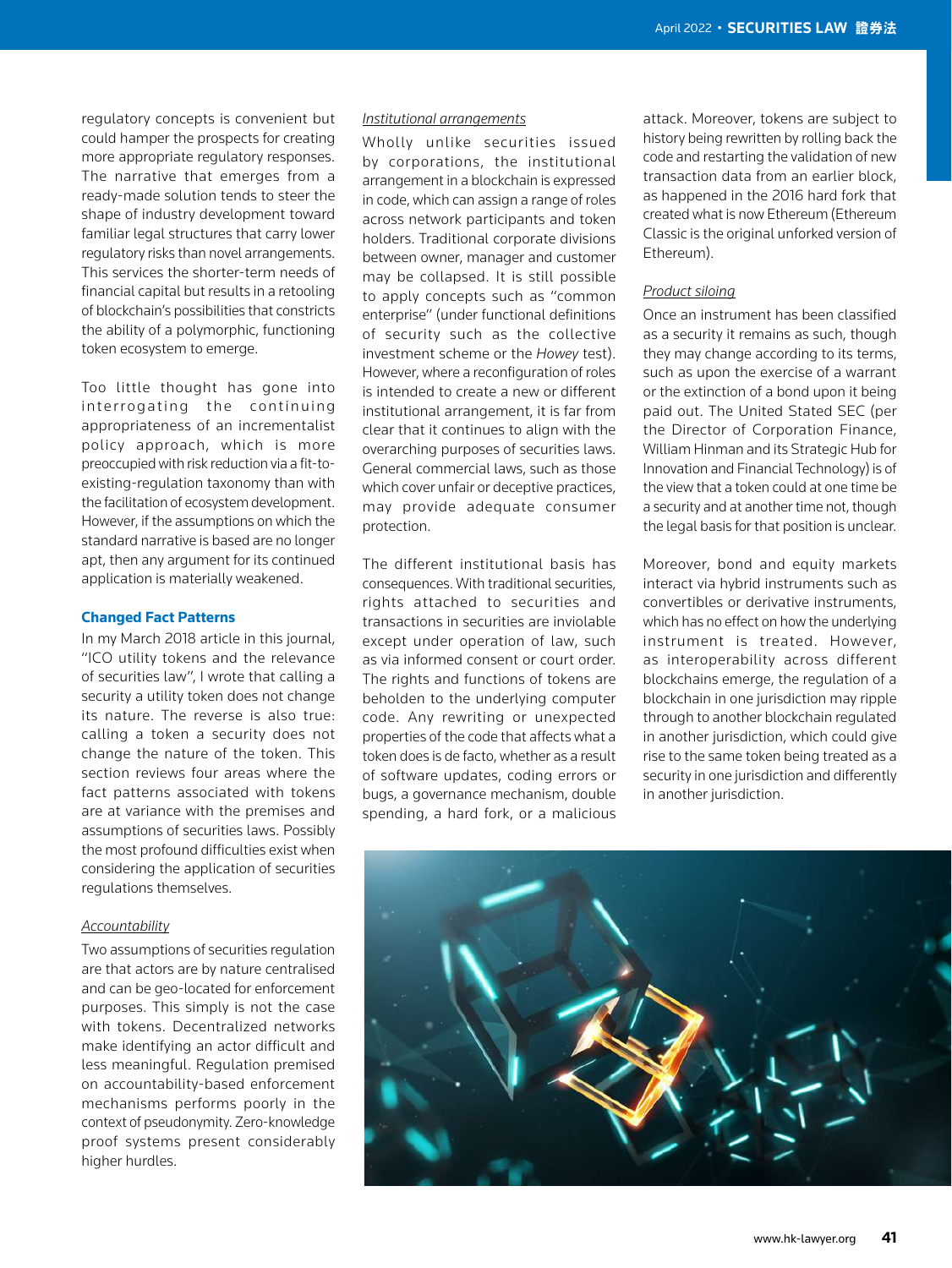## *Market regulation*

Securities laws assume that public markets must occur on a centralized platform observable by all. Centralised cryptoexchanges are unproblematic insofar as they present a similar architecture to traditional exchanges. In contrast, decentralised exchanges ("DEX") operate across a network involving separate transaction channels between trading counterparties. Though undertaking all the functions of a public market, DEX are not considered to be exchanges for the purposes of the standard narrative.

Unlike a corporate-issued security, tokens may be traded on a cryptoexchange without the involvement or consent of network developers, participants or token holders. Moreover, tokens of the same class may be traded on many markets simultaneously. In this context, the derisking effect of imposing regulation on participants in one market is more complex to assess. Regulation in one market may simply press liquidity, and the platforms that provide it, into another market – platforms can move to a differently regulated market that aligns with their business model. Perceived risk issues are thus pushed to be someone else's problem, while local consumers may remain exposed given the ease of cross-border activity within a secure and pseudonymous environment. This is a result of uneven regulation, so it remains a problem for so long as a global model of blockchain regulation is not in place.

The application of securities laws to cryptoexchanges and the activities undertaken on them in any case stumble where there is no law that covers market abuse practices. For example, market manipulation and insider dealing as conceived under Hong Kong's Securities and Futures Ordinance simply don't apply to tokens irrespective of whether they are treated as a security. Consequently, actual risk may be increased to the extent touted regulatory protection - thought to be offered as a result of classifying a token a security - is absent.

## **Securities Regulation**

### *Fit-for purpose?*

A key premise of applying securities regulation to tokens and the offering of tokens is, presumably, that once a token has been classified as a security, the laws and regulations that apply to it are fit for purpose. The simplest extension of this would be that intermediaries in the traditional securities market would be able to interact with a token-cum-security in the same manner as any other security. However, this is not the case because the details of applicable conduct regulations, designed around securities as traditionally understood, do not provide a route to compliance. Alternatively, consider a DAO (decentralised autonomous organisation) falling into legislation dealing with collective investment schemes or, in the United States, the Investment Company Act of 1940. The DAO will likely be unable to comply with regulatory requirements applying to public offerings that were conceived with a different species of product in mind. These examples illustrate that once a token is classified as a security it is pushed into an arena that is not equipped to accommodate it.

## *A common conflation*

Where an offering of tokens is brought under securities laws on the basis of being an investment arrangement because of the way it is packaged and presented, the distinction between the tokens and the surrounding circumstances must not subsequently be conflated – Howey's citrus groves were not securities, only the package of contractual arrangements related to them were. Tokens are transferable and can generally be sold in the secondary market free of such contractual representations. Consider a token that has been classified as a security on the basis it is part of an investment arrangement - if it is resold without any continuing surrounding investment arrangement, it becomes unclear how securities laws would continue to apply. There is no broad "once a security, always a security" principle here.

# *Characteristics of securities*

A troubling issue that goes to the origins of and the continued application of the standard narrative concerns the notion that the characteristics of a security are well established. This is not the place to review over half a century of securities

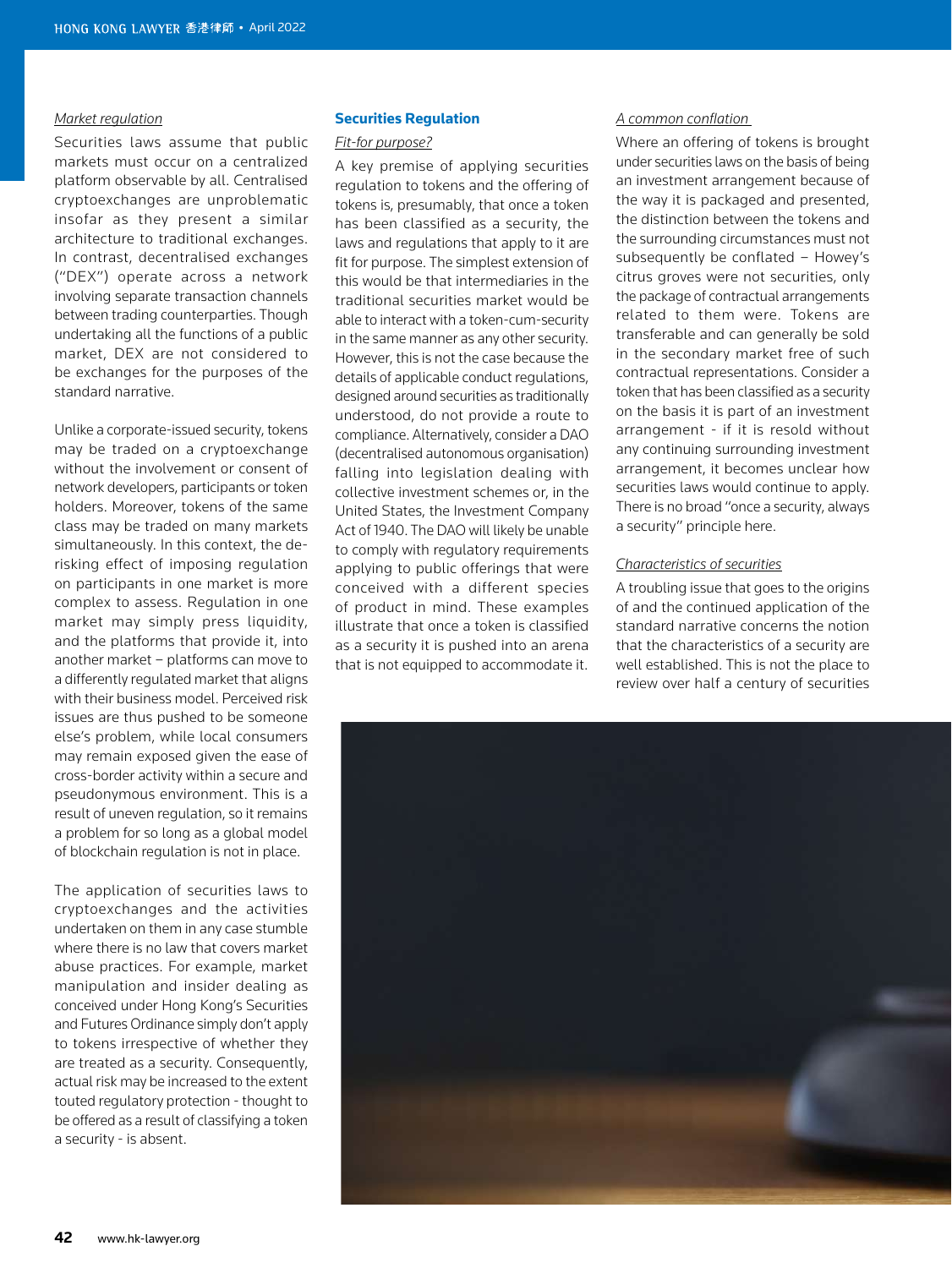law in the United States, Hong Kong and elsewhere, but it can be noted that there is considerable unresolved academic debate around what constitutes the essential characteristics of a security, that the characteristics of securities over time are not static, and that novel commercial arrangements have presented treatment difficulties in the past.

Rights of pre-emption were not recognized until the early 19th century; stock was often subject to a oneshareholder-one-vote principle until the late 19th century; in the 1970s, the characteristic said to be associated with stock was that it confers voting rights in proportion to the number of shares owned; weighted voting rights came later, as did no-vote shares. Notably, such changes were driven by broader social considerations, not the statutory language. While functional tests of securities are largely agnostic of such social issues, if the characteristics of securities can change over time, taking on different values as social and commercial considerations change, how should a functional test respond to wholly novel institutional innovations such as those presented by blockchain?

It is sometimes forgotten that the overarching purpose of securities laws is not to identify securities or investment contracts – that would be the tail wagging the dog. There is a risk that bisecting tokens into "securities" or "not securities" based on established norms may be a somewhat blunt tool that fails to properly accommodate the exploration of new institutional arrangements.

## *Directionality*

Finally, we reach a concept that is on the one hand problematic for the standard narrative but also provides a pointer for possible development. Namely, the assumption that regulations are applied to securities, not the other way around. Whereas securities, once issued, are essentially passive and depend on subsequent human acts, blockchain allows regulatory requirements to be built into a blockchain that would allow tokens to be self-governing.

## **Consequences**

Considerations such as those reviewed above test the limits of the idea that the standard narrative is the most appropriate means of regulating blockchain and that an incrementalist approach is a sustainable policy response. Securities laws, while designed to be flexible, are not equipped to regulate properties of tokens that are unique to blockchain technology. This includes the particular property of blockchain to encode anything of value as a tradeable information object - information and value thus becoming interchangeable - and the governance aspects of such remarkable consensusbased metamorphoses.

Shortcomings of the standard narrative do not mean that the application of disclosure and enforcement-based securities laws to tokens have been wholly without purpose. However, it does require us to seek a better approach. A more fundamental discussion for reform needs to be placed on policymakers' discussion agenda to begin to anticipate what a more fit-for-purpose regulatory framework might look like.

This article is based on *Rethinking the Regulation of Cryptoassets* by Syren Johnstone (Edward Elgar Publishing), which makes five key proposals for regulatory reform.

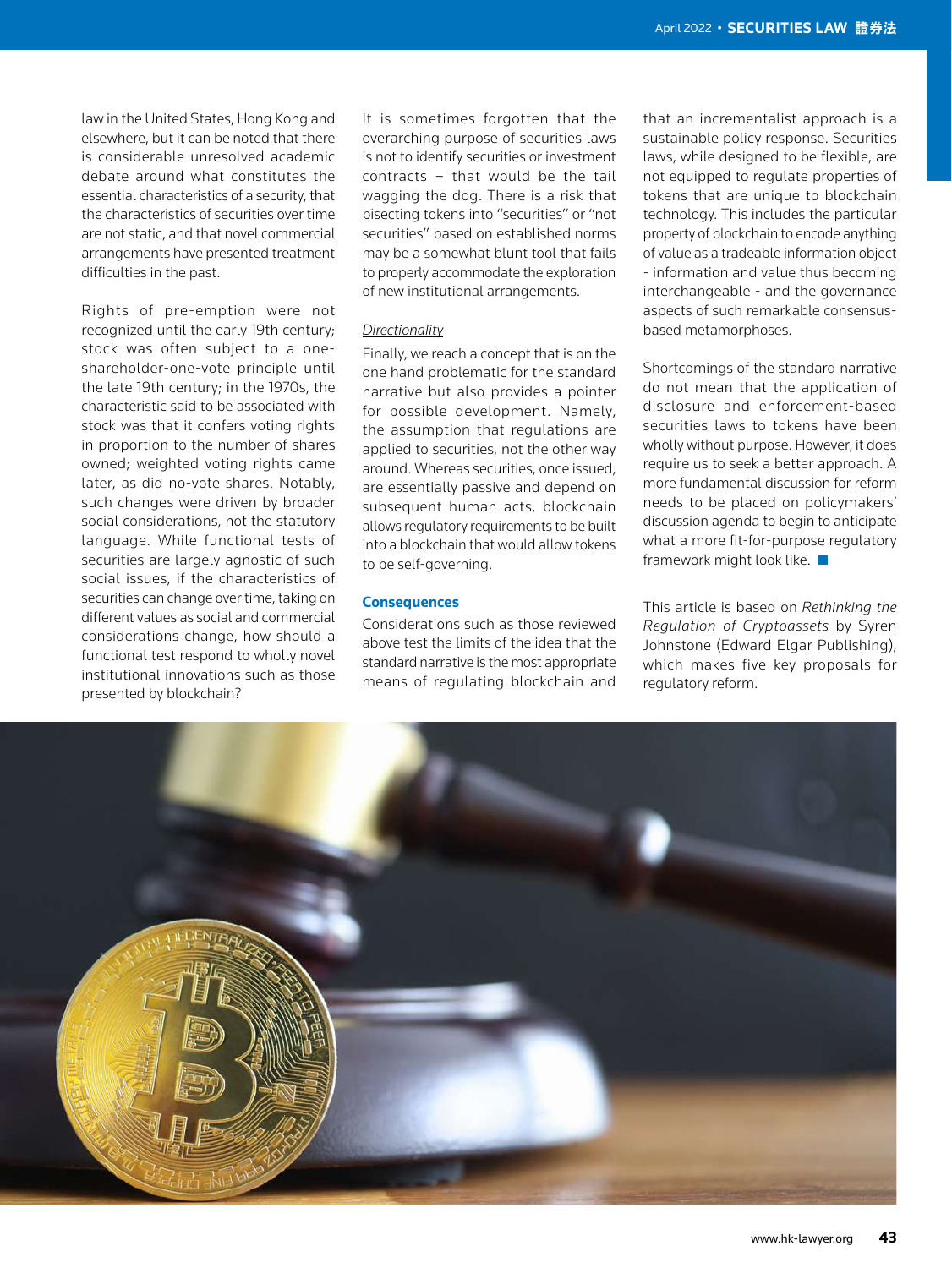# 區塊鏈對證券監管的挑戰

作者:香港大學法學碩士(合規和監管)執行董事 Syren Johnstone



分 證券法套用於某些類型的加 密資產已成為現時一種常見 的標準監管方法(以下簡稱 「標準監管方法」)。 區塊鏈經常 被視為對商業活動的一種干擾和去 中介化,然而甚少有人思考區塊鏈和 建立在其之上的加密資產代幣(以下 簡稱「代幣」)對證券監管的挑戰。 按照對代幣的事實模式分析,代幣的 特徵可能與證券法的前設和預想並 不相符。

# 監管漸進主義

通過現有的金融法規來監管代幣是 監管漸進主義的例子之一。 當面對 一個新的政策問題時,政策制訂者的

處理方式往往會受其對問題性質和 範圍的隱性和顯性知識所影響和限 制。 監管漸進主義基於現有的做法 作出類比,有助於作出初步的監管, 其本身並不是壞事。 其建立在已有 的經驗基礎之上,讓標準循序漸進地 發展,以最大限度地減少干擾並傾 向保持現狀。 將現有的金融監管套 用於代幣這一做法確實幫助抑制了 2017 年左右出現的 Wild West 局面。

雖然套用現有的法律和監管概念是 很方便,但有可能會阻礙將來制訂更 適當的監管方案。 套用現有的解決 方案往往會引導行業發展走向熟悉 的法律架構,這種法律架構的監管風 險與創新的法律架構相比較低,滿足 了資本市場的短期需求,但可能會限 制了區塊鏈的發展可能性 ,阻礙了 多形態和有效的代幣生態系統的出 現。

人們對漸進主義是否仍然適合的問 題思考得太少。 其更側重于通過現 階段適用的監管分類法來降低風險, 而非促進生態系統發展。 如果標準 監管方法所基于的前設條件不再適 合,那麼支持繼續採用該方法的效用 亦會被大大削弱。

## 已改變的事實模式

我於 2018 年 3 月在本刊上發表的文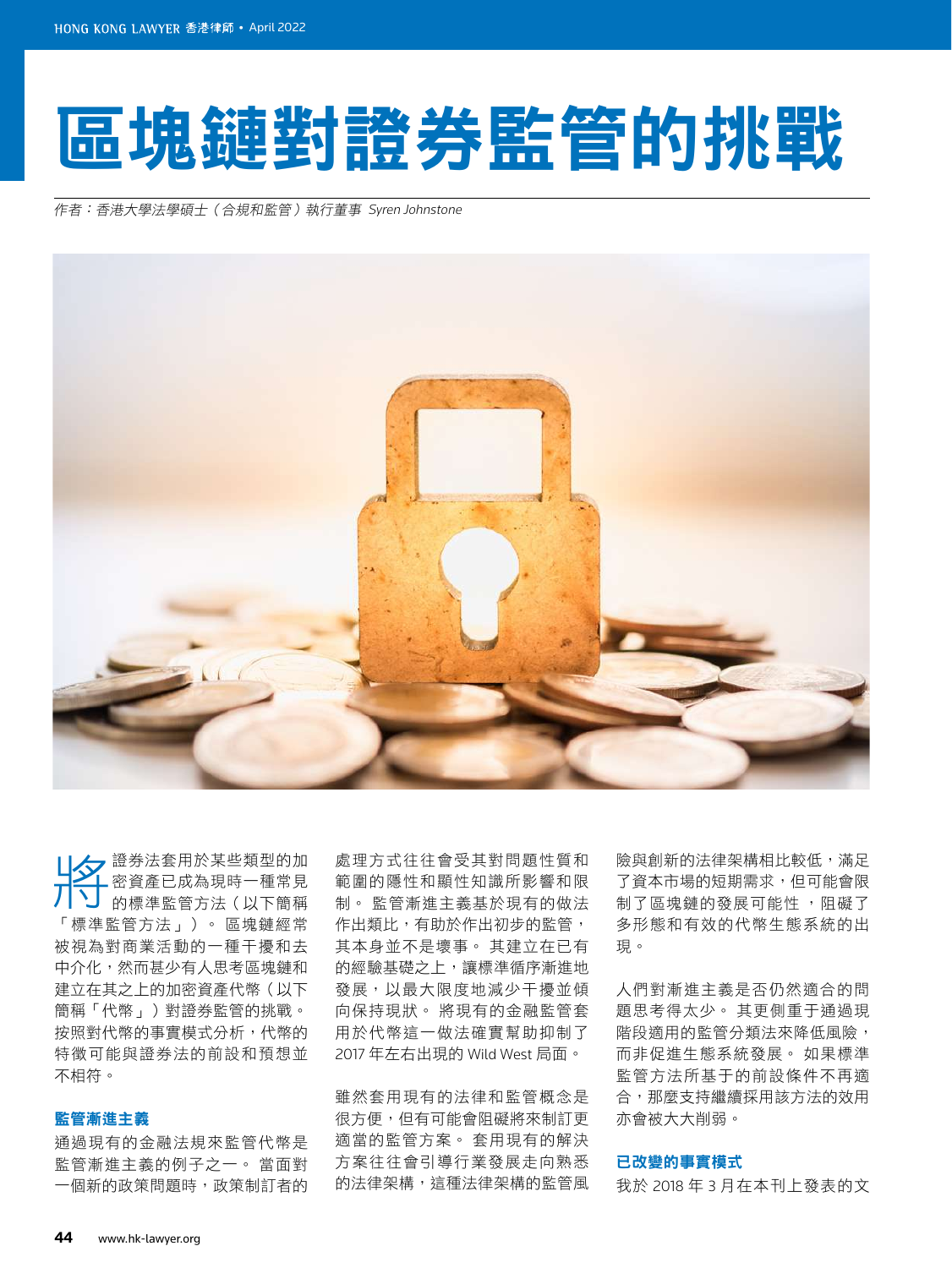章《ICO 功能型代幣以及與證券法的 關聯性》中指出,把證券稱之為功能 型代幣並不會改變其特質。 反之亦 然,將代幣稱為證券亦不會改變其代 幣的特質。 本文將檢視代幣的事實 模式與證券法的前設和預想不一致 的四個方面,這些不一致會導致將證 券法套用在代幣上時出現困難。

# 問責

證券監管的兩個前設是,參與者本質 上是中心化的,他們的地理位置可以 追溯,從而進行執法。 代幣的情況 則不同。 去中心化的網絡使參與者 難以識別,而且識別他們的意義不 大。 以責任追究制度為執法前提的 監管機制,對匿名參與者的效果不 佳。 因此零知識證明系統帶來相當 高的阻礙。

# 制度安排

與公司發行的證券不同,區塊鏈中的 制度安排是用代碼表達的,它可以在 網絡參與者和代幣持有者之間分配 一系列的角色。 持有者、管理者和 客戶之間的傳統企業分工可能會被 瓦解。 雖然仍有可能應用「共同企 業」之類的概念(在證券的功能性 定義下,例如集體投資計劃或 *Howey* 測試),但如果角色的重新配置是為 了創建一種嶄新或不同的制度安排,

那麼其是否能繼續與證券法的總體 日的保持一致 ,狺點尚不明確。 而 一般的商業法,例如那些涵蓋不公平 或欺騙行為的法律,已可提供充分的 消費者保障。

不同的制度基礎會產生相應的後果。 對傳統證券而言,除非為了實施法 律,例如通過知情同意或法院命令, 證券和證券交易附帶的權利是不可 侵犯的。 代幣的權利和功能取決於 隱含的電腦代碼。 重寫代碼或代碼 的意外屬性,無論是由於軟件更新、 編碼錯誤、故障、管理機制、雙重支 付、 硬分叉還是惡意攻擊而來, 均 可實際上影響代幣的功能。 此外, 代幣也會因歷史的改寫而受影響,包 括代碼回滾和重新驗證來自前期區 塊的新交易數據,就像在 2016 年的 硬分叉中所建立的乙太坊(乙太坊經 典是指乙太坊最初的未分叉版本)。

# 產品分類

一旦一種工具被歸類為證券,它就會 被一直視作證券,儘管當中的條款 可能會發生變化,例如在行使認股 權證時或在債券清償後。 美國證券 交易委員會(公司財務總監 William Hinman 及其創新和金融技術戰略中 心)認為,代幣可在某些時候被視為 證券,某些時候則不是,儘管這種分 類的法律依據並不明確。

此外,債券和股票市場通過混合投資 工具(如可轉換或衍生投資工具等) 互相影響,這不會影響這些混合投資 工具背後的標的金融產品如何被監 管。 然而,隨著不同區塊鏈之間的 相互操作性出現,一個司法管轄區對 區塊鏈的監管,可能會影響到被另一 個司法管轄區監管的區塊鏈,這可能 導致相同的代幣在兩個司法管轄區 下面對不同的監管。

### 市場監管

證券法假設了公開市場必須設在所 有人都可以觀察到的集中式平台。 中心化的加密交易所與傳統交易所 的架構相似,因此目前是沒有問題 的。 相比較下,去中心化交易所 (DEX)向交易方提供獨立交易管 道。 因此,雖然 DEX 承擔了公開市 場的所有功能,但就標準監管方法而 言,它不被視為交易所。

與公司發行的證券不同,代幣可以在 沒有網絡開發者、參與者或代幣持有 者參與或同意的情況下,在加密交易 所進行交易。 此外,同一類代幣可 以同時在多個市場上進行交易。 在 這種情況下,僅對一個市場的參與者 實施監管的去風險效果將更難以評 估。 對一個市場實施監管,可能只 是將其流動性及提供流動性的平台 推向另一個市場。 平台可以轉移至